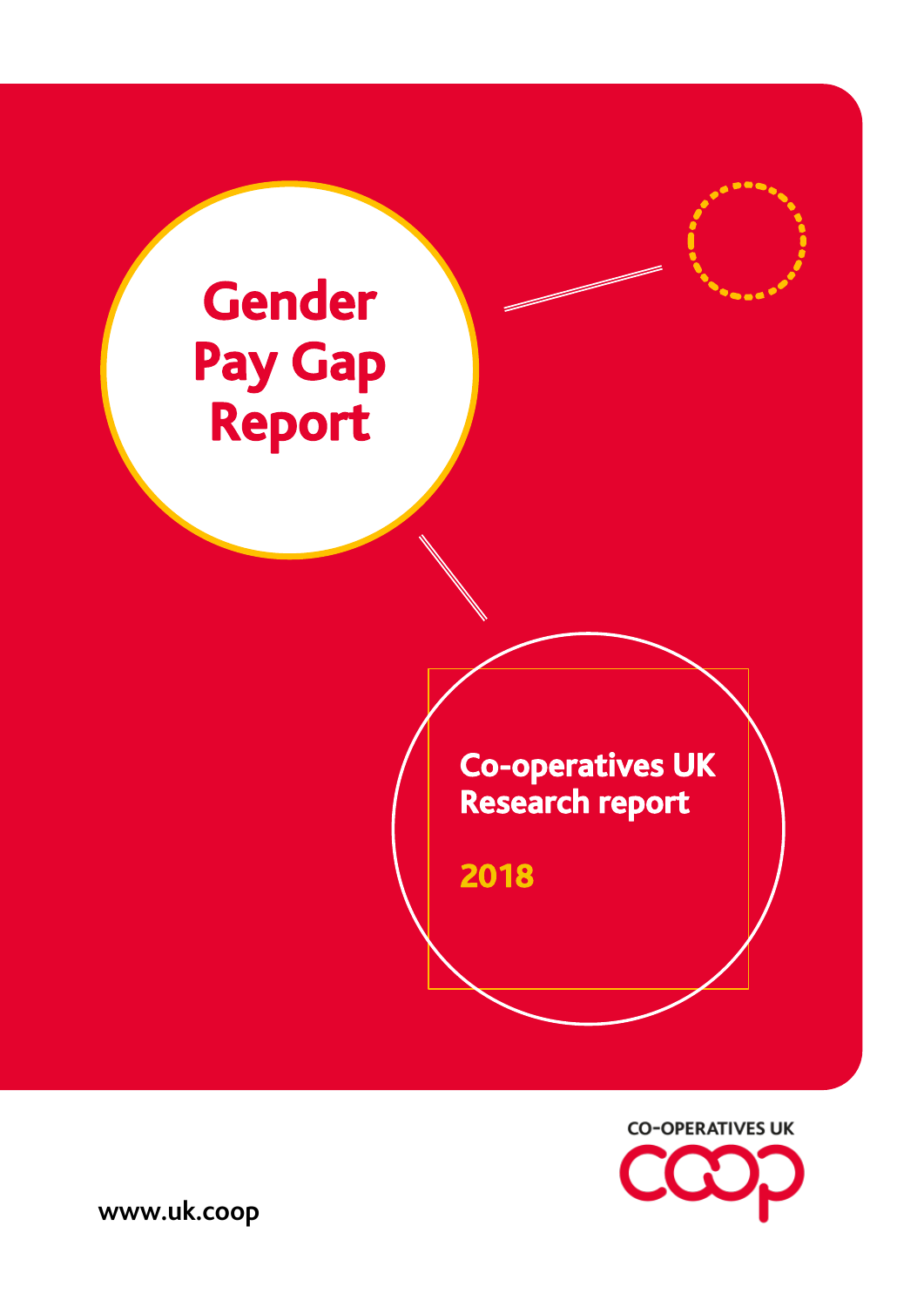# **Co-operatives and the UK Gender Pay Gap**

On 6<sup>th</sup> April 2017, regulations were introduced which require all organisations in England, Wales and Scotland with 250 or more employees to record and publish data on gender pay gaps in their organisation<sup>1</sup>.

There is no legal requirement for companies with fewer than 250 employees to report, however they are encouraged to do so and some, including Co-operatives UK, have chosen to in the interest of transparency and self-responsibility.

#### **What is the gender pay gap?**

There are many ways to investigate gender differences in pay. Differential payment of men and women for the *same* job is not under the spotlight here, having been outlawed since the Equal Pay Act in 1970<sup>2</sup>. The new legislation sets a methodology<sup>3</sup> to calculate the "difference in the average hourly wage of all men and women across a workforce" consisting of seven calculated data points for comparison.

#### **Why the new measures?**

Previously, national statistics have been insufficient to capture the functional gap in pay, as there is no taking into account of the *type* and *characteristics* of work performed by men and women. By way of necessity, previous explorations of how *co-operatives* fare in terms of differential pay have focused on comparing board representation using much smaller scale samples.

The new legislation provides the most comprehensive data collection to date. Influencing factors beyond straight-forward discrimination, such as occupational clustering (both by sector and seniority) and the prevalence of women in part time work and unpaid caring roles all potentially determine pay gaps, and are inextricably linked to wider social and economic complexities.

Where there are clear reasons for differential pay, such as prevalence of women in part-time work, or pre-existing industrial biases in representation (e.g. engineering or childcare) reporting these is encouraged. Reporting is required centrally, as well as publishing on the company website.

# **Reported figures**

The gender pay gap is based on average differences in the hourly pay of men and women. The use of

<sup>&</sup>lt;sup>3</sup> The Gender Pay Gap Explained, [<https://gender-pay-gap.service.gov.uk/public/assets/pdf/gender-pay-gap-explained.pdf>](https://gender-pay-gap.service.gov.uk/public/assets/pdf/gender-pay-gap-explained.pdf), Crown copyright



<sup>&</sup>lt;sup>1</sup> The Equality Act 2010 (Gender Pay Gap Information) Regulations 2017 apply to private and voluntary-sector organisations with 250 or more employees.

The Equality Act 2010 (Specific Duties and Public Authorities) Regulations 2017 apply to public bodies with 250 or more employees.

For more information regarding coverage and definitions see [<http://www.equalpayportal.co.uk/gender-pay-gap](http://www.equalpayportal.co.uk/gender-pay-gap-reporting/)[reporting/>](http://www.equalpayportal.co.uk/gender-pay-gap-reporting/)

<sup>2</sup> CIPD (March 2017) *Gender pay gap reporting*, CIPD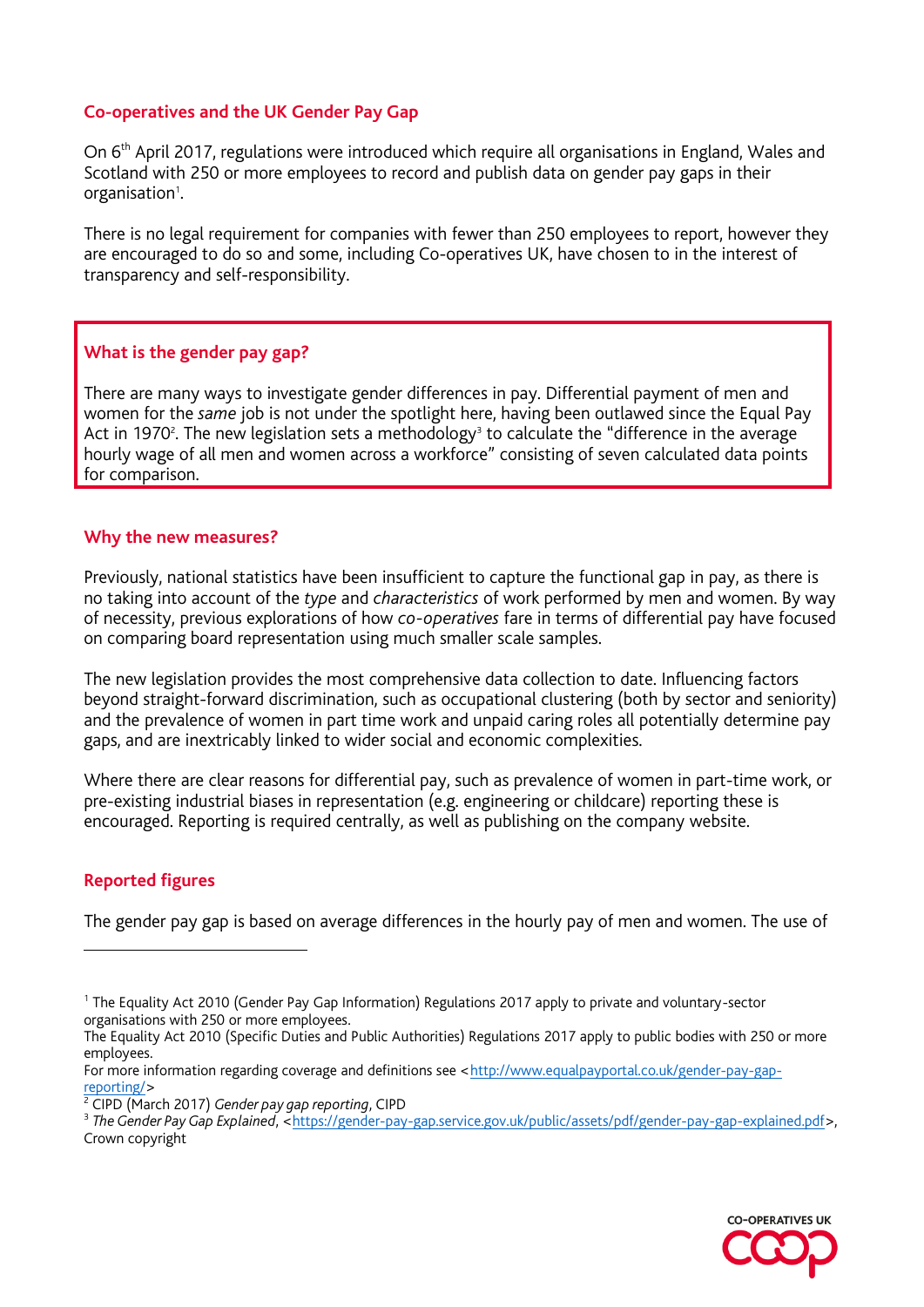the mean is subject to bias, particularly in the case of earnings where the majority of low and middle earnings are overshadowed by a small number of very high incomes. In the case of wage differentials, the well-recognised differences in workforce characteristics such as part-time work, unpaid caring etc.<sup>4</sup> and under-representation of women in senior roles<sup>5</sup> generate much of this skewing.

To limit this effect, the median pay difference is also recorded in the new measure. Neither can fully capture the experiences and potential biases at play, but the median offers a figure where half earn more and half earn less, thereby reflecting the majority of the workforce not operating at the very top tier of pay and bonuses.

Over 10,000 employers have published their gender pay gap figures for the 2017 round of reporting. Of these employers, just 12% demonstrate a 'negative' pay gap, i.e. one where women are paid more than men resulting in a negative ratio.

Put another way, almost 9 out of 10 women work for a company where men, on average, are paid more than them per hour<sup>6</sup>. .

#### **So how do co-operatives compare?**

The lower the percentage difference, the smaller the average gender pay gap. The measures now in place in England, Scotland and Wales signal that co-operatives are more egalitarian in terms of pay than the reporting companies overall (see Chart 1).



4 The Office for National Statistics (ONS) (2016) *The gender pay gap – what it is and what affects it?*,



[<sup>&</sup>lt;https://www.ons.gov.uk/employmentandlabourmarket/peopleinwork/earningsandworkinghours/articles/thegenderpayga](https://www.ons.gov.uk/employmentandlabourmarket/peopleinwork/earningsandworkinghours/articles/thegenderpaygapwhatisitandwhataffectsit/2016-10-26) [pwhatisitandwhataffectsit/2016-10-26>](https://www.ons.gov.uk/employmentandlabourmarket/peopleinwork/earningsandworkinghours/articles/thegenderpaygapwhatisitandwhataffectsit/2016-10-26), Open Government License v3.0

<sup>5</sup> *Women on boards: 5 year summary (Davies review)* (2015), [https://www.gov.uk/government/publications/women-on](https://www.gov.uk/government/publications/women-on-boards-5-year-summary-davies-review)[boards-5-year-summary-davies-review,](https://www.gov.uk/government/publications/women-on-boards-5-year-summary-davies-review) Crown copyright

<sup>&</sup>lt;sup>6</sup> Based on 'difference in mean hourly percent' metric n=9,208 or 88% <[https://gender-pay](https://gender-pay-gap.service.gov.uk/viewing/download)[gap.service.gov.uk/viewing/download>](https://gender-pay-gap.service.gov.uk/viewing/download), Crown copyright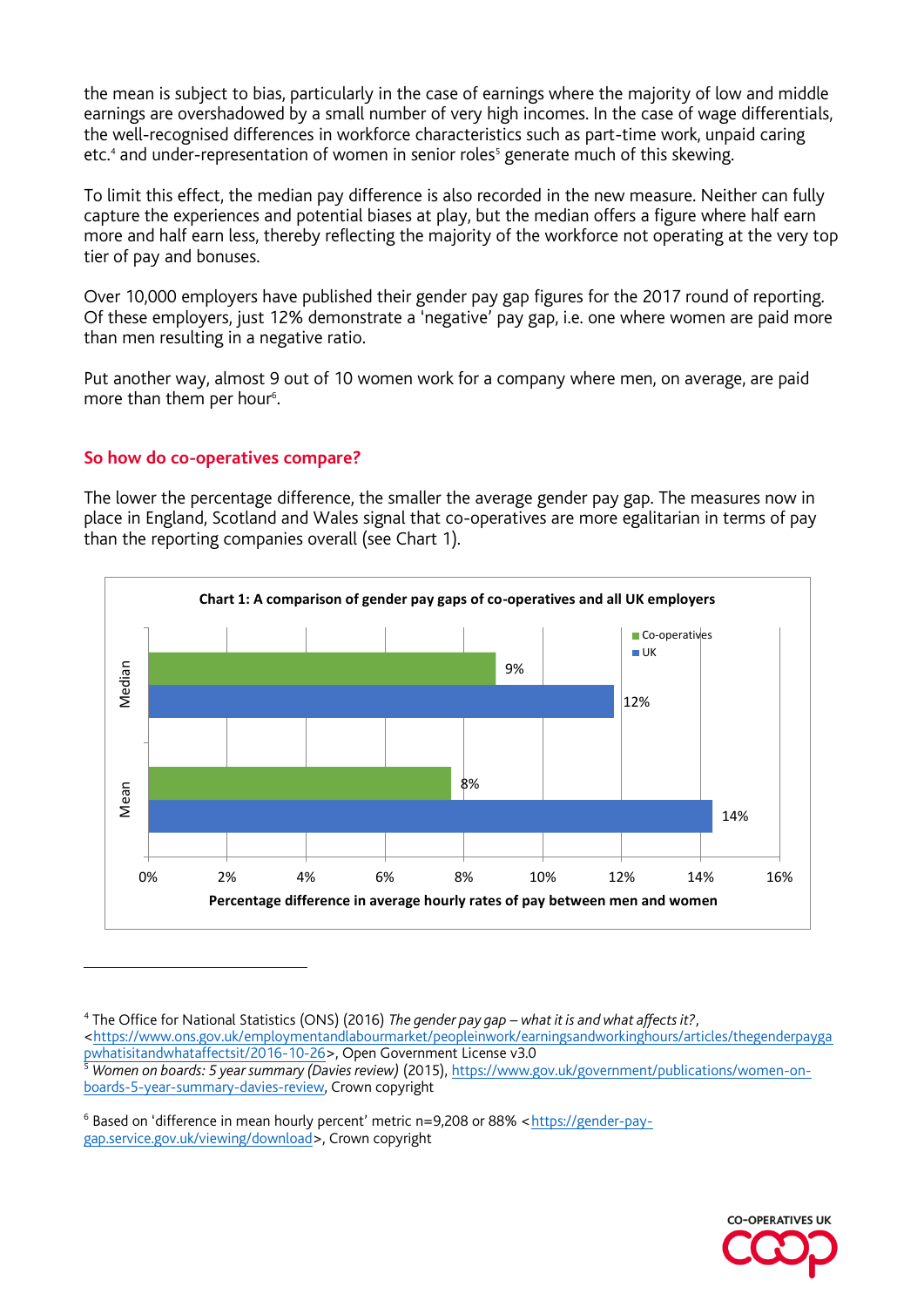So what's behind the smaller pay gaps demonstrated by co-operatives? Of course, any explanation is speculative, but the transparency of the data (both via the government's gender pay portal and Cooperatives UK open data) offer the ability to explore the average numbers further.

The presence of flat pay structured worker co-operatives is significant. The Financial Times cited a number of "statistically improbable and therefore almost certainly inaccurate" submissions to the government data, based on their reporting of *zero* difference between mean and median pay of men and women.

While some of these may be caused by incorrect data, there are a number of worker co-operatives operating a completely flat pay structure where the gender pay gap would be zero, statistically improbable as it may be. These include Suma Wholefoods Co-operative<sup>7</sup> where 257 worker-owners all receive the same average hourly wage of £15.60.

This is not unusual within the co-operative sector. Tech co-operatives such as Outlandish and Open Data Services operate a flat basic pay structure, and Unicorn Grocery applies the same model with success in retail. The latter examples are too small to be picked up in the gender pay gap data, however the underpinning co-operative tenets of equality, equity, and democracy are worthy of note. Another example is Valve Corporation, although not a co-operative, this US software and games developer operates a 'bossless' flat structure.

"Rather than assigning permanent managerial staff, Valve rotates its leaders on a per-project, per-team basis. Rather than creating permanent departments, Valve allows its employees to choose the type of work that they want to do. With approximately 250 employees and an estimated worth of \$2 to \$4 billion, Valve is considered one of the most successful companies within its industry."<sup>8</sup>

Ownership structures made up of co-owners, collaborators, or other kinds of co-operators are unlikely to actively choose an unequal, particularly unfair, pay scale. There are creative ways of balancing differences in job role and experience; for example agreed scales of pay adjustments based on role complexity, years of experience,

# **What next? What else?**

The impetus behind the compulsory reporting of gender pay gap data is one of ideals. The analysis and recognition of differential pay goes beyond the legal minimum of 'equal pay for equal work' set out in the Equal Pay Act 1970, because the inequality persists in its complexity. The logic being, that through the production of comparable, actionable information organisations may be empowered to enact tangible changes to company policy, recruitment practices, or actions to develop organisational cultural change.

The effectiveness of this policy is a long way from being measured. The measures in place are only as useful as organisations make them, which also requires the desire and intention to 'close the gap'. Additionally, knowing the existence (or not) of a gender pays gap is only half the story. Understanding *why* is crucial. Unison Scotland summarise the "well known" causes as:

<sup>&</sup>lt;sup>8</sup> The Executive Connection (2017), *The guide to organisational structures (flat vs hierarchical), [<https://tec.com.au/guide](https://tec.com.au/guide-organisation-structures-flat-vs-hierarchical/)*[organisation-structures-flat-vs-hierarchical/>](https://tec.com.au/guide-organisation-structures-flat-vs-hierarchical/)



<sup>&</sup>lt;sup>7</sup> Gender Pay Gap (2017) [<http://www.suma.coop/about/faq/gender-pay-gap/>](http://www.suma.coop/about/faq/gender-pay-gap/)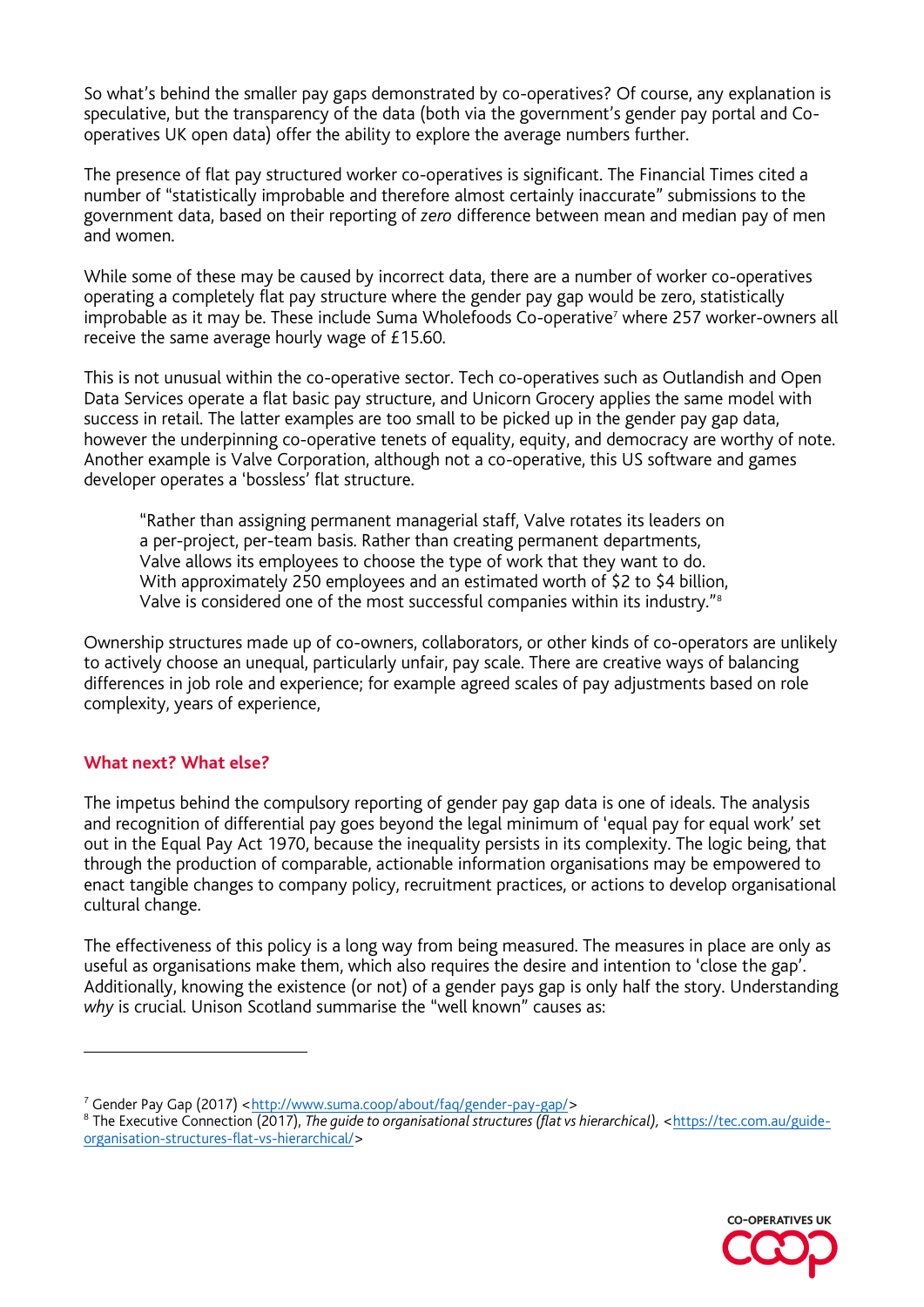"occupational segregation; the under-valuing of female dominated work; the motherhood pay penalty; and, the male domination of job hierarchies."<sup>9</sup>

The chart below demonstrated the 'occupational segregation' in terms of hierarchy. Each company must rank all employees by wage and then split the list into quartiles. The fairly orderly 'steps' moving to the right show that the higher up the earnings ladder one looks, the more likely men are represented in greater numbers.



One way of limiting the inequitable impact of a hierarchical structure is to implement a top to bottom pay ratio limit. Mondragon, the world's largest worker-owned co-operative has a set salary ratio limit of 1:9, compared to 1:129 for the average FTSE 100 company<sup>10</sup>. The co-operative, headquartered in the Basque region of Spain, employs around 75,000 people at locations around the world. While not addressing differential gender pay directly, this focus on the upper to lower quartiles could have a significant impact on the gender pay gap given the structure of quartile representation in the chart above.

# **Summary**

The causes and justifications for this will differ by company and industry. Not all can be tackled at the company level and may be indicative of wider biases, however this measure represents a useful starting point. No measure is perfect. The analytical power of the data will increase year on year as both the amount of data accumulates and the proficiency of the data collection increases. Having the conversation is, in itself, a helpful part of the process.

The co-operative economy has a great deal to offer when it comes to creative, reflexive and egalitarian pay structures. Real, workable alternatives aren't necessarily a flat structure. But

<sup>&</sup>lt;sup>10</sup> Co-operatives UK (2017) *New report highlights lessons from Mondragon – the world's largest worker co-op*, < [https://www.uk.coop/newsroom/new-report-highlights-lessons-worlds-largest-worker-co-op>](https://www.uk.coop/newsroom/new-report-highlights-lessons-worlds-largest-worker-co-op)



<sup>9</sup> Unison Scotland (no year) *Scottish Parliament, Economy, Jobs and Fair Work Committee: Gender Pay Gap Inquiry,* 

[<sup>&</sup>lt;http://www.unison-scotland.org/library/SP-economy-committee-Gender-Pay-Submission.pdf>](http://www.unison-scotland.org/library/SP-economy-committee-Gender-Pay-Submission.pdf)